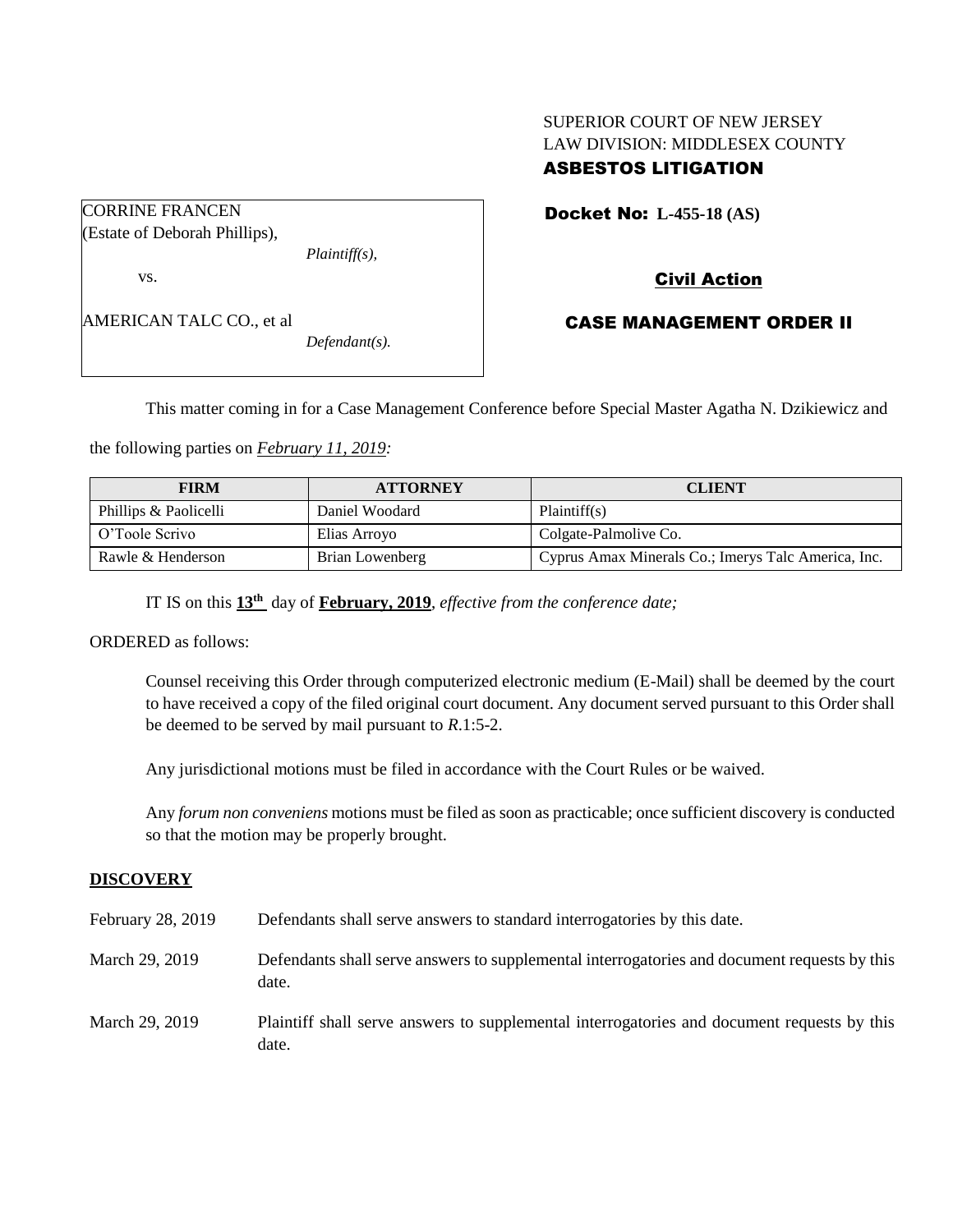- April 30, 2019 Fact discovery, including depositions, shall be completed by this date. Plaintiff's counsel shall contact the Special Master within one week of this deadline if all fact discovery is not completed.
- April 30, 2019 Depositions of corporate representatives shall be completed by this date.

### **EARLY SETTLEMENT**

June 14, 2019 Settlement demands shall be served on all counsel and the Special Master by this date.

#### **MEDICAL EXPERT REPORT**

| May 31, 2019      | Plaintiff shall serve medical expert reports by this date.                                                                                                                                                                                               |
|-------------------|----------------------------------------------------------------------------------------------------------------------------------------------------------------------------------------------------------------------------------------------------------|
| May 31, 2019      | Upon request by defense counsel, plaintiff is to arrange for the transfer of pathology specimens<br>and x-rays, if any, by this date.                                                                                                                    |
| September 6, 2019 | Defendants shall identify its medical experts and serve medical reports, if any, by this date. In<br>addition, defendants shall notify plaintiff's counsel (as well as all counsel of record) of a<br>joinder in an expert medical defense by this date. |

## **LIABILITY EXPERT REPORTS**

- May 31, 2019 Plaintiff shall identify its liability experts and serve liability expert reports by this date or waive any opportunity to rely on liability expert testimony.
- September 6, 2019 Defendants shall identify its liability experts and serve liability expert reports, if any, by this date or waive any opportunity to rely on liability expert testimony.

#### **SUMMARY JUDGMENT MOTION PRACTICE**

- June 14, 2019 Plaintiff's counsel shall advise, in writing, of intent not to oppose motions by this date.
- June 28, 2019 Summary judgment motions shall be filed no later than this date.
- July 26, 2019 Last return date for summary judgment motions.

#### **EXPERT DEPOSITIONS**

October 4, 2019 Expert depositions shall be completed by this date. To the extent that plaintiff and defendant generic experts have been deposed before, the parties seeking that deposition in this case must file an application before the Special Master and demonstrate the necessity for that deposition. To the extent possible, documents requested in a deposition notice directed to an expert shall be produced three days in advance of the expert deposition. The expert shall not be required to produce documents that are readily accessible in the public domain.

 $\_$  ,  $\_$  ,  $\_$  ,  $\_$  ,  $\_$  ,  $\_$  ,  $\_$  ,  $\_$  ,  $\_$  ,  $\_$  ,  $\_$  ,  $\_$  ,  $\_$  ,  $\_$  ,  $\_$  ,  $\_$  ,  $\_$  ,  $\_$  ,  $\_$  ,  $\_$  ,  $\_$  ,  $\_$  ,  $\_$  ,  $\_$  ,  $\_$  ,  $\_$  ,  $\_$  ,  $\_$  ,  $\_$  ,  $\_$  ,  $\_$  ,  $\_$  ,  $\_$  ,  $\_$  ,  $\_$  ,  $\_$  ,  $\_$  ,